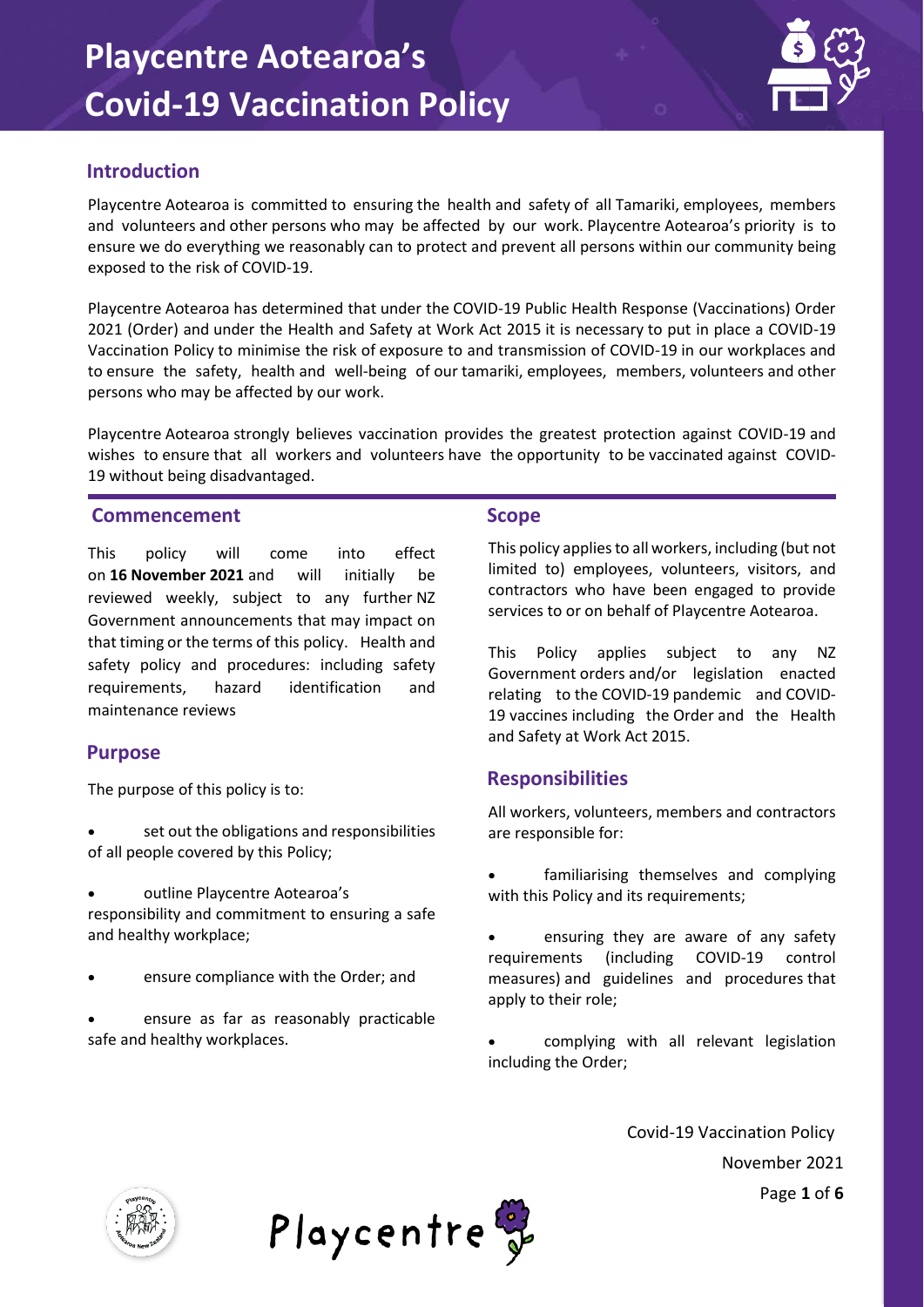

• following official NZ Government health requirements in relation to the COVID-19 pandemic.

## **Definitions**

For the purposes of this Policy:

• A **vaccinated person** is a person who has received a full course of the COVID-19 vaccine, as required by the Order, and who has provided Playcentre Aotearoa with satisfactory proof of vaccination. For the avoidance of doubt, this includes receiving further vaccine courses (including for example booster shots) which may be recommended from time to time;

• The **COVID-19 vaccine** means a COVID-19 vaccine that is listed in Schedule 3 of the Order or any subsequent applicable legislation. Vaccines which are currently included in Schedule 3 are Pfizer BioNTech (Comirnaty), AstraZeneca, Moderna, and Janssen (Johnson & Johnson).

Proof of vaccination means written proof that a person has received a full course of a COVID-19 Vaccine. Examples include a covid vaccine card, a Vaccine Certificate from [My Covid Record,](https://app.covid19.health.nz/) a letter from the Ministry of Health, a Medical Certificate, or when implemented the Government digital vaccination certificate/ QR code system to be used under the Covid-19 Protection Framework.

• **Captured role** means a role that must be performed by a vaccinated person by virtue of Schedule 2 of the Order including any person who "may have contact with children in the course of carrying out that work; or will be present at the affected education service at a time when children or students are also present". This includes tamariki on a school or other education facility where the playcentre, playgroup or SPACE Only Centre is located."

# **Workers and Volunteers Undertaking Captured Roles under the Order**

Although Playcentre Aotearoa respects that each person is entitled to make their own choice about whether to receive a COVID-19 vaccine, under the Government Order workers and volunteers undertaking captured roles at Playcentre Aotearoa, where they are required to work with or be present when tamariki are onsite, are required to:

- have at least one dose of the COVID-19 vaccine by 11:59pm on **15 November 2021;** and
- a second dose by 11:59pm on **1 January 2022**.

#### Medical Exemptions

Medical exemptions for workers and volunteers who are covered by the Order will be dealt with in accordance the requirements under s 9A and 9B of the Order. This requires those needing an exemption to have it approved by the Director General following a medical practitioner applying for the exemption on their behalf.

The Order does not allow for any other exemption or exception to vaccination beyond that contained in 9A and 9B of the Order.

# **Other Workers, Visitors and Third Parties – Activities Restricted to Vaccinated Persons**

In addition to the requirements of the Order, we have identified and assessed that the risk of COVID-19 infection and transmission, and also the risk of serious illness, is highest for tamariki under 12 years of age and persons who are unvaccinated. A significant portion of our community we engage with are vulnerable and at

> Covid-19 Vaccination Policy November 2021 Page **2** of **6**



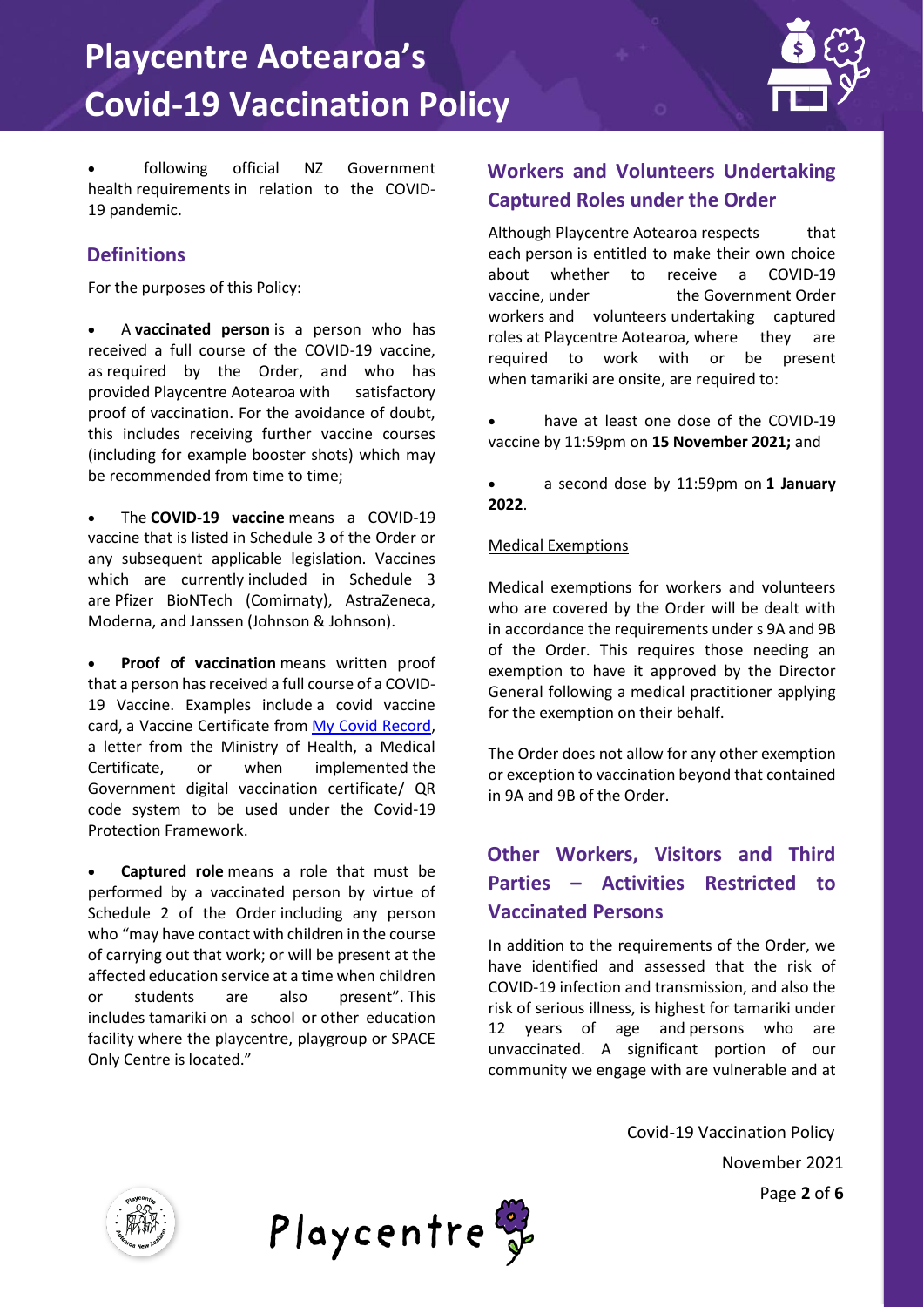

high risk to COVID-19 or come into regular contact with people who are high risk. The consequences of COVID-19 infection are therefore more severe for our tamariki and those people.  

Accordingly, we have determined that to ensure so far as reasonably practicable the safety, health and wellbeing of all tamariki, workers, volunteers, our community, and other persons they may come into contact with (including workers who are not working in captured roles, third parties, contractors, parents who are not volunteers, caregivers or family members over the age of 12 years) these workers, visitors or third parties must have the first vaccine by 16th November 2021 and the second vaccine by 1st January 2022, they will then be permitted to:  

- Attend Playcentre Aotearoa Centres, Playgroups, SPACE Only Centres, Playcentre Shops and Associated Offices (NSC, Regional Hubs) when tamariki are present;
- Attend in-person meetings or events held by Playcentre Aotearoa at a Playcentre, Playgroup, or SPACE Only Centre or other Playcentre Aotearoa site where tamariki are present;
- Undertake work whether paid or voluntary at any Playcentre, Playgroup, or SPACE Only Centre or other Playcentre Aotearoa site where tamariki are present;

Unvaccinated persons (including workers and volunteers in captured roles, non-captured roles, third parties, contractors, parents who are not volunteers, caregivers or family members of the age of 12 years) will not be permitted to attend Playcentre sites/premises during licensed Playcentre, Playgroup or SPACE/Babies Can Play Sessions and related activities, i.e. cleanup, session evaluation, with the exclusion of dropoff/pick-up.

Exceptions for persons not covered by the Order who are unable to be vaccinated for a protected reason

Playcentre Aotearoa recognises that certain persons are unable to be vaccinated for reasons which are protected by the Human Rights Act 1993. An example of this may include where a person is unable to be vaccinated due to a diagnosed health condition.

Playcentre Aotearoa will, upon request, consider exceptions for other persons (who are not covered by the Order) who are unable to be vaccinated due to a protected reason, and who need to engage in an activity which would otherwise be restricted by this policy.

Exception requests need to be made in writing to the askHR@playcentre.org.nz. When making a request, the person will need to explain why they are unable to be vaccinated, and provide adequate supporting evidence, e.g., medical advice from a suitably qualified health practitioner who determines (in the course of examining the person) it would be inappropriate for that person to be vaccinated in accordance with recognised Ministry of Health criteria.

An exception will only be granted if Playcentre Aotearoa is satisfied that:

The persons reason for not being vaccinated is supported by adequate evidence and is protected under the Human Rights Act 1993; and

It is reasonably practicable to implement any additional safety or control measures which would be required if the exception is granted; and

> Covid-19 Vaccination Policy November 2021 Page **3** of **6**



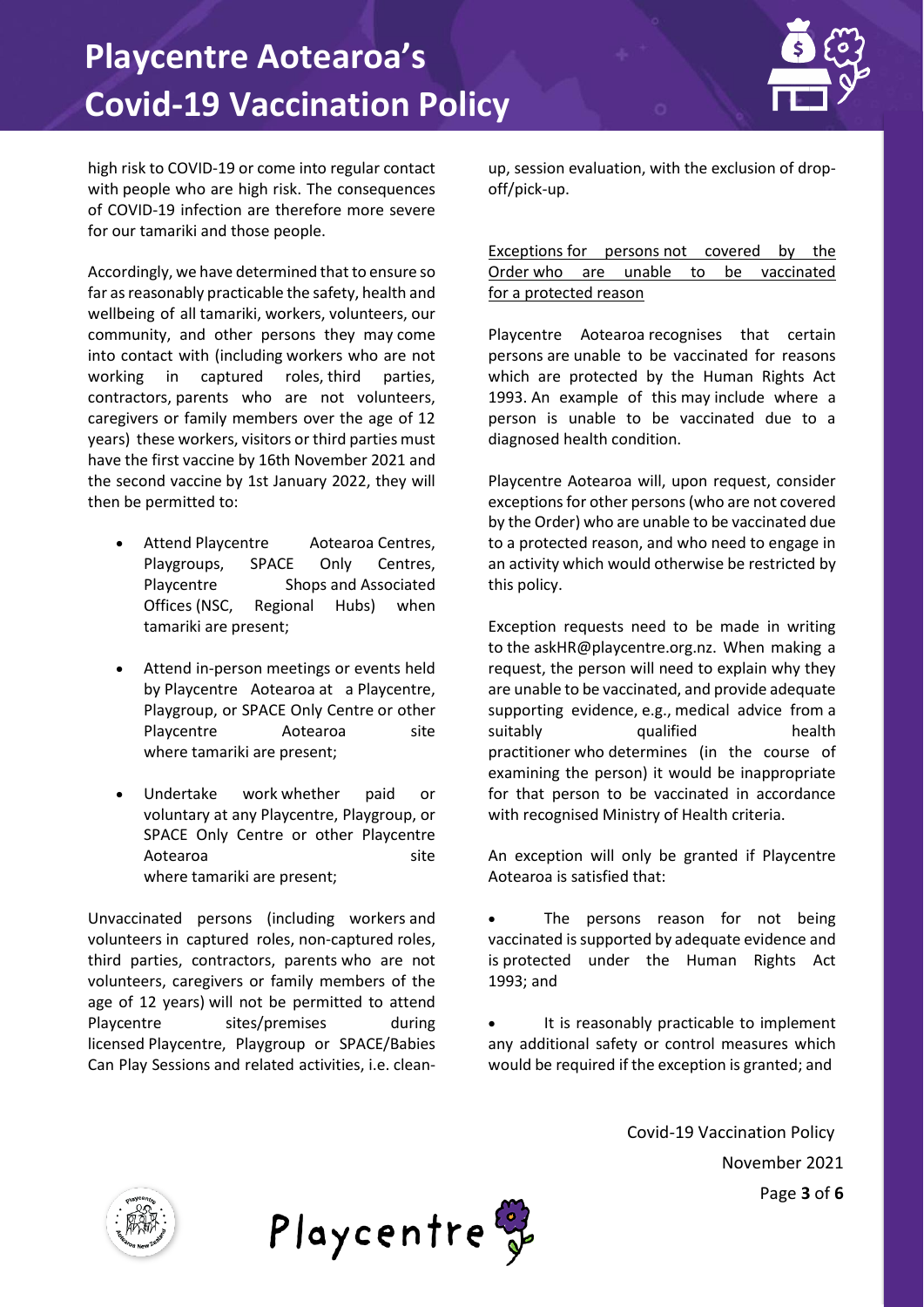

• Granting the exception will not expose the person or other persons to unacceptable risk; and

any accommodation or changes required to accommodate the person does not unreasonably disrupt Playcentre Aotearoa activities.

### **Unvaccinated Workers and Volunteers**

Unvaccinated workers and volunteers (including workers and volunteers who have declined to share their vaccination status with Playcentre Aotearoa) will not be entitled to engage in the restricted activities outlined above until they have received a vaccine in accordance with the timeframes of the Order or are fully vaccinated by 1 January 2022.

Where possible and practical, Playcentre Aotearoa will still support unvaccinated workers and volunteers to continue to perform their roles remotely. Such an arrangement will be reviewed regularly to ensure it is meeting the needs of both parties.

Where it is impractical for an unvaccinated worker or volunteer to perform their role remotely, and/or if it is necessary for an unvaccinated worker or volunteer to engage in restricted activities or attend Playcentre in order to discharge their their their responsibilities, Playcentre Aotearoa will consult with the worker or volunteer about how to manage this. As part of this consultation, Playcentre Aotearoa may give consideration to alternative work arrangements including:

• Possible modifications to the worker or volunteer's role including for example reduced or alternative duties; and

• Redeploying the worker or volunteer into an alternative role which can be performed remotely.

In the event that an alternative work arrangement cannot be identified, is impractical to implement, or is not agreed to by the worker or volunteer concerned, Playcentre Aotearoa may consider termination of the worker or volunteer's engagement or employment as a last resort.

## **Additional Health and Safety Measures**

It is recognised that vaccination is only one part of managing the risks posed by COVID-19.

Accordingly, all workers, volunteers and visitors regardless of their vaccination status, are required to comply with any further health and safety control measures which Playcentre Aotearoa may put in place from time to time. These measures may include (but are not limited to) requirements relating to Personal Protective Equipment (PPE) use, physical distancing, or contractor/third party site visits, and may include restrictions on activities which are otherwise permitted for vaccinated persons under this Policy.

Given the speed with which the COVID-19 pandemic can evolve, any additional measures will be set out on the Playcentre Aotearoa website and/or a review of Playcentre Aotearoa's H&S Risk Assessment as needed. Updates will be actively communicated to all staff and members via the current communications methods.

#### **Vaccination Register**

In order to administer and ensure compliance with this Policy, Playcentre Aotearoa is required to compile and maintain a Vaccine Register which includes the following information:

The names of all workers and volunteers:

Covid-19 Vaccination Policy November 2021 Page **4** of **6**



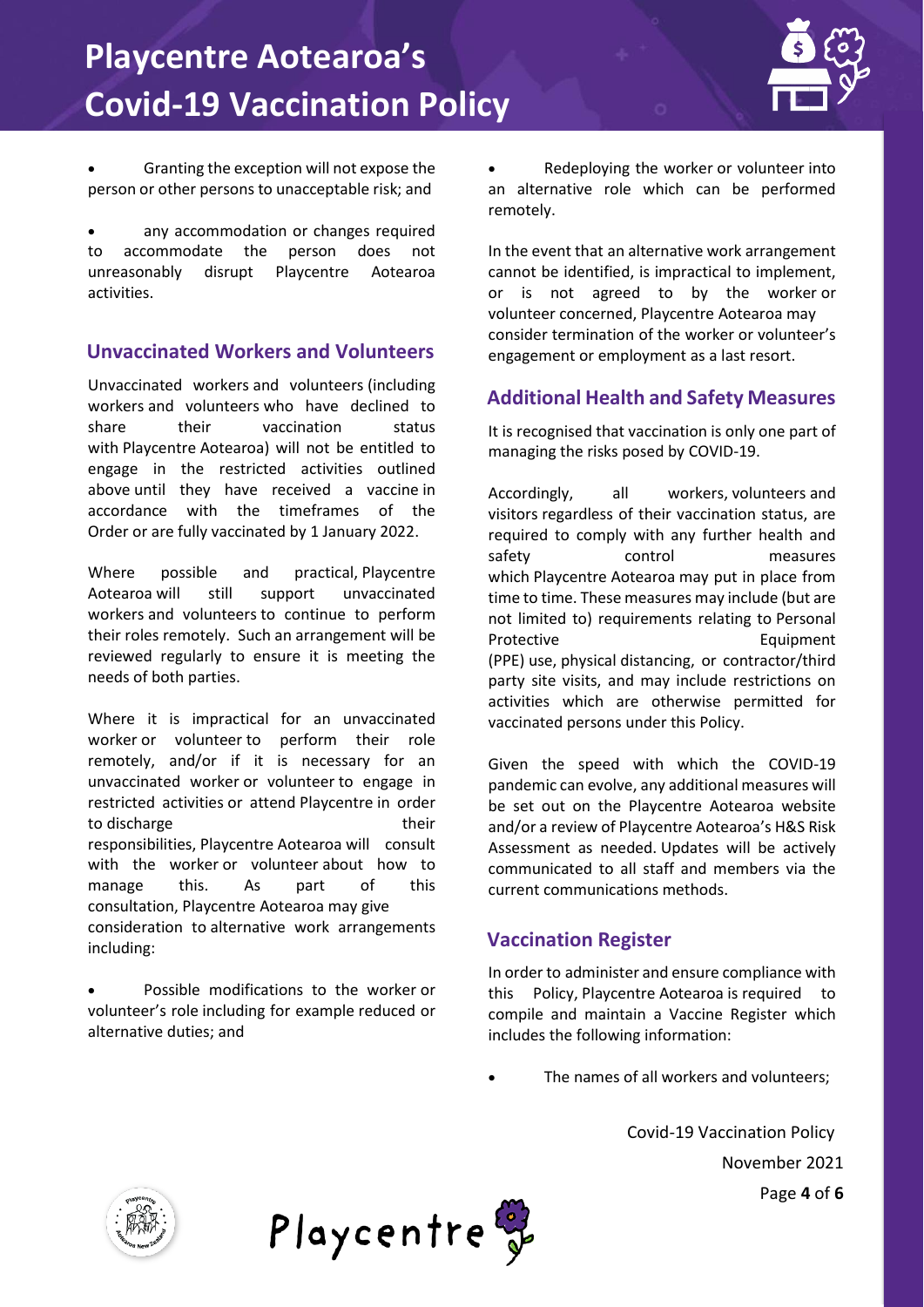

• Whether they have provided satisfactory proof of vaccination; and

Whether they have been granted a medical exemption by the Director General or exception under this Policy and the conditions of any exemption or exception.

The Vaccine Register, and/or any information contained within it, will:

Be used solely for the purposes of:

o ensuring the health and safety of all tamariki, workers and volunteers and other persons who interact with workers or volunteers and/or attend Playcentre Aotearoa workplaces;

o monitoring compliance with the requirements of this Policy; and

o demonstrating compliance with the Order, any third party or Playcentre Aotearoa requirements, relating to the vaccination status of Playcentre Aotearoa's workers or volunteers (subject to appropriate consent being obtained from that person);

Be stored in a secure manner;

• Only be disclosed to a third party if required by law or with the consent of the worker or volunteer concerned (for example if a third-party requests proof of vaccination before allowing a worker to attend their premises);

• Only be retained for as long as there is a need to have knowledge of a worker or volunteer's vaccination status and/or to distinguish between vaccinated and unvaccinated workers and volunteers;

Be destroyed in a safe and secure manner once there is no longer a need for Playcentre Aotearoa to retain information about a worker's vaccine status.

Visitors who are not workers or volunteers will need to provide proof of vaccination as a condition of entry, scan the QR code and sign in to each premises.

### **Where to Obtain Further Information**

If anyone has any questions about this policy and how it applies to them, they should speak with their line manager for staff, check the [www.playcentre.org.nz/covid-19/frequently](http://www.playcentre.org.nz/covid-19/frequently-asked-question-bank/)[asked-question-bank/](http://www.playcentre.org.nz/covid-19/frequently-asked-question-bank/) website for FAQs or submit a question via the Covid Feedback Form on the website.

## **Where can I Find More Information about Vaccinations?**

Playcentre Aotearoa recommends anyone seeking further information about vaccinations, or who has any health concerns, to speak to their medical practitioner. General information can also be found online at <https://covid19.govt.nz/> or at [Ministry of Health New](https://www.health.govt.nz/) Zealand website: [https://www.health.govt.nz](https://www.health.govt.nz/)

#### **Reviews**

Playcentre Aotearoa will periodically review this Policy and the need for such restrictions and requirements in accordance with NZ Government orders and or legislation enacted relating to COVID-19 pandemic and COVID-19 vaccines.

> Covid-19 Vaccination Policy November 2021 Page **5** of **6**